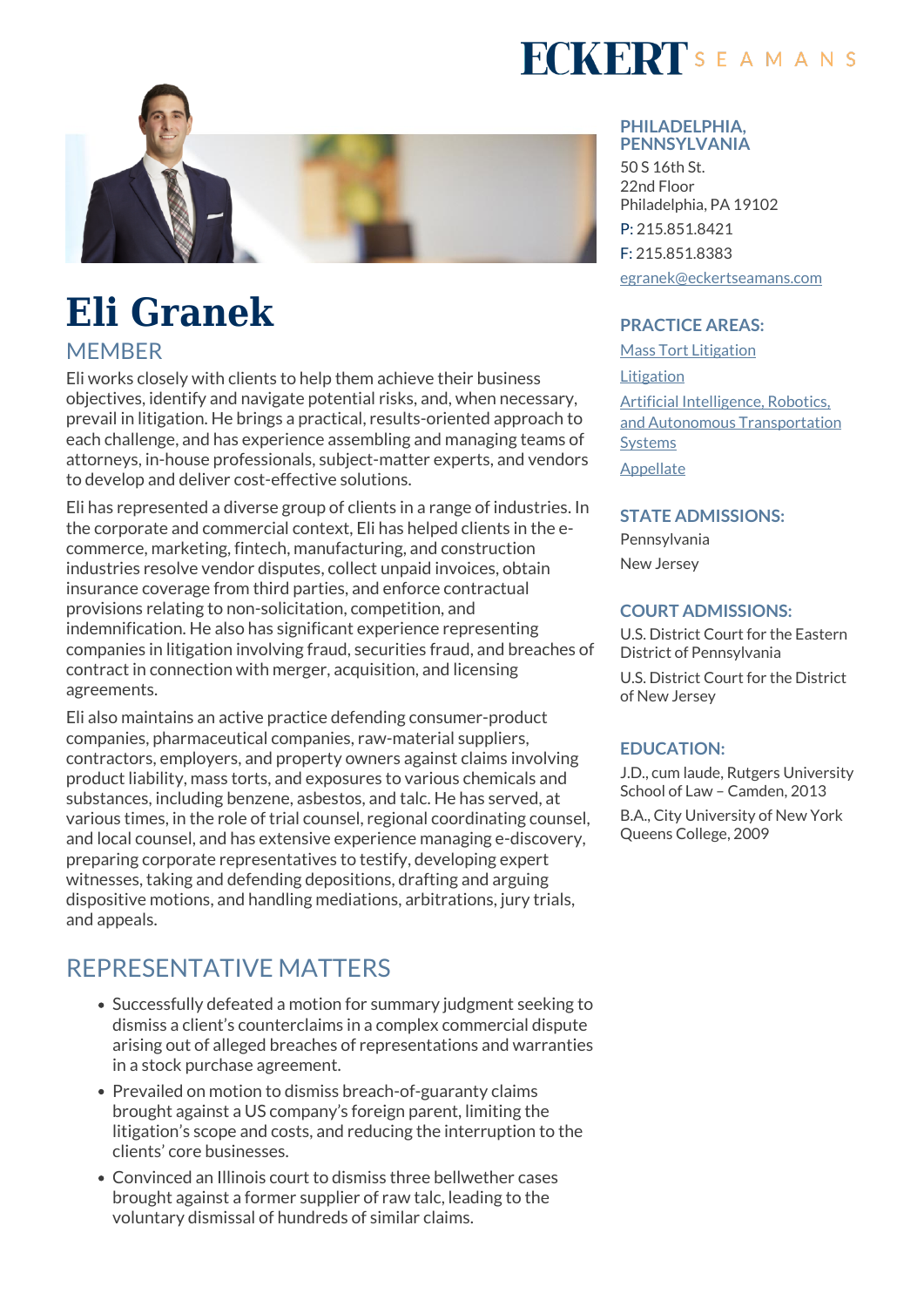- Prevailed on motions to dismiss multiple product-liability actions brought against a consumer-products manufacturer in the Philadelphia Court of Common Pleas, halting future filings of this nature against the client in Pennsylvania.
- Served as trial counsel on behalf of a former power plant owner in a trial involving long-tail toxic-tort claims brought by a former employee. As one of the first trials in the country involving a former employee's tort claim against a former employer for a latent disease, the trial required addressing numerous issues of first impression.
- Favorably resolved multiple disputes between clients and clients' customers involving customer efforts to prematurely terminate the parties' service agreements without cause.
- Secured summary judgment over plaintiff's opposition in multiple asbestos-related personal-injury actions by building a favorable record during key depositions that established the plaintiff could not prove his or her case against the firm's clients at trial.
- Counseled government entity regarding litigation risk and potential remedial programs relating to its real estate portfolio.
- Obtained an early dismissal of product-liability claims against a consumer-products manufacturer by demonstrating the client was not subject to jurisdiction in Pennsylvania on the plaintiffs' claims.
- Successfully negotiated the dismissal of product-liability, negligence, and fraud claims against a former talc producer at various stages of litigation.
- Obtained a dismissal of product-liability claims against a consumer-products manufacturer for a lack of personal jurisdiction. The client was one of several defendants named in a lawsuit filed in the Philadelphia Court of Common Pleas in which the plaintiff sought damages for cancer he allegedly developed as a result of working with products the plaintiff contended the defendants manufactured or sold. The Court permitted the plaintiff to take jurisdictional discovery, but after a hearing, the Court dismissed the claims against the firm's client.
- Favorably resolved litigation involving the enforceability of a non-compete provision on behalf of a manufacturing company. The lawsuit, brought by a company with which the client formerly had contracted to serve as a sales representative, was complicated by the need to protect the client's trade secrets and market share. A resolution was reached within months that protected these interests and minimized the cost and risk of continued litigation.
- Represented a regional transportation company defending against a class of personal-injury claims. The plaintiffs attempted to introduce evidence of atypically expensive medical costs, increasing their alleged damages tenfold. After researching the medical-billing industry's best practices and aggressively pursuing discovery from the plaintiffs' experts, Eli convinced the court that the plaintiffs could be entitled to no more than twentyfive percent of their alleged medical costs. The pending claims subsequently settled for a favorable sum, and the client has not seen claims involving similar tactics since.
- Defended a general contractor and its principal in a lawsuit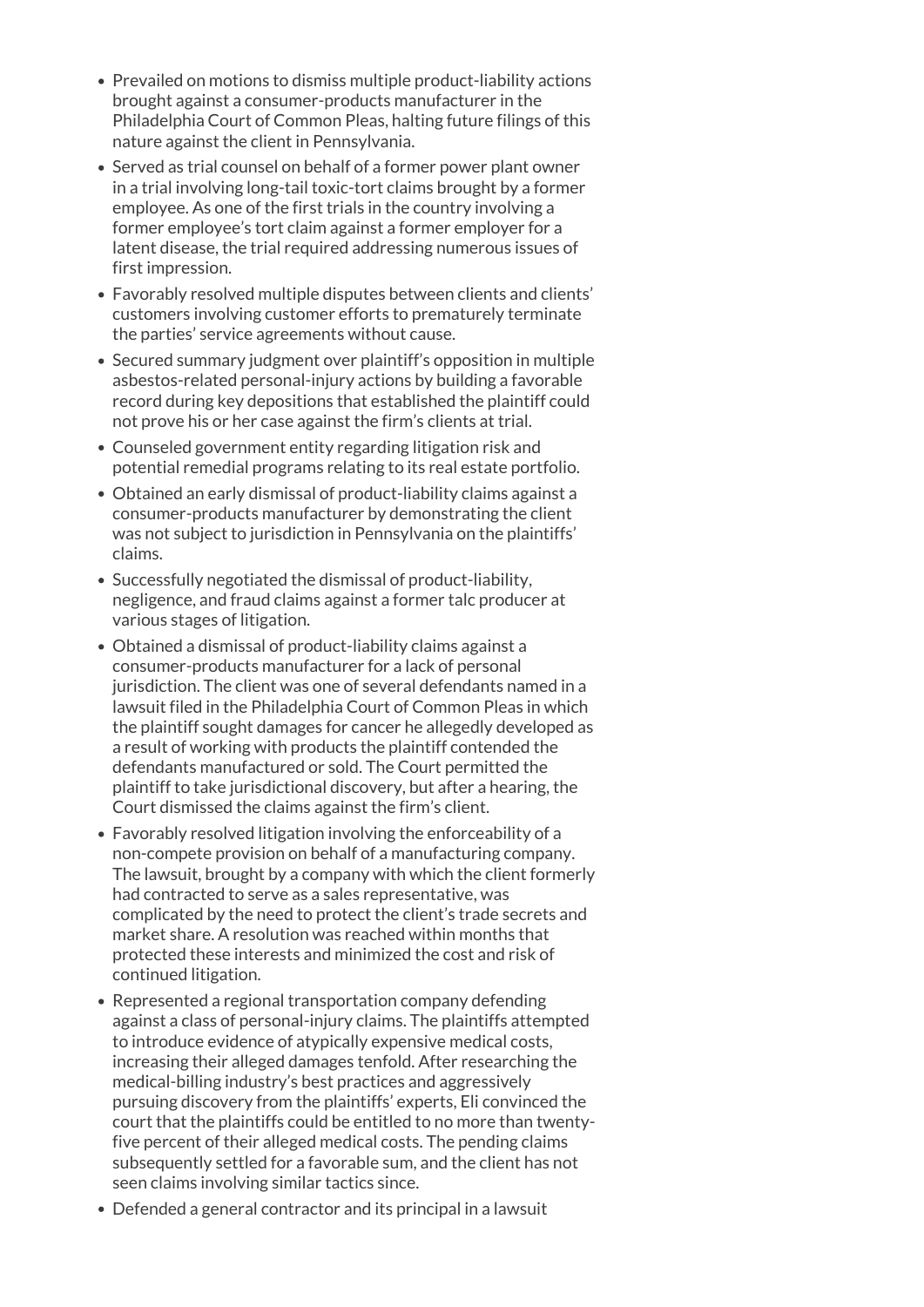brought by a laborer who died after falling from a height during construction. The case was complicated by several factors, including the laborer's catastrophic injuries, a lack of sufficient insurance coverage, and the plaintiff's efforts to collect damages from the principal directly. After pursuing third-party claims against subcontractors and working with the plaintiff's counsel to identify alternative sources from which the plaintiff might recover, the case settled without the general contractor or its principal contributing to the settlement.

Represented a regional transportation company in an appeal challenging an adverse quarter-million-dollar jury award. The Commonwealth Court agreed the case should have been dismissed before being submitted to the jury and ordered the award be vacated, and the Supreme Court of Pennsylvania denied the petition for allocatur.

## PROFESSIONAL AFFILIATIONS

- American Bar Association
- Pennsylvania Bar Association
- Philadelphia Bar Association
- Defense Research Institute

## AWARDS AND RECOGNITION

- Received a 2021 & 2022 Best Lawyers: Ones To Watch recognition for Commercial Litigation; Mass Tort Litigation / Class Actions – Defendants
- Selected for inclusion in *Pennsylvania Super Lawyers Rising Stars*

### NEWS AND INSIGHTS

#### PUBLICATIONS

- "Pennsylvania Superior Court Holds [C]overt Allegations in Underlying Complaint Sufficient to Trigger Coverage," Eckert Seamans' Legal Update, December 6, 2019.
- "Pennsylvania Federal Court Declares the Exercise of Registration-Based General Jurisdiction Unconstitutional," Eckert Seamans' Legal Update, June 14, 2019.
- "California Court Declares a Mistrial in Talc Powder Case," Eckert Seamans' Legal Update, September 25, 2018.
- ["Third Circuit Rules Maritime Negligence Claims May Survive](https://www.eckertseamans.com/app/uploads/KatzensteinWakslerGranek-article.pdf) ['Bare Metal' Defense,"](https://www.eckertseamans.com/app/uploads/KatzensteinWakslerGranek-article.pdf) co-author, Westlaw Journal Asbestos, February 2018.
- "[An Update on Personal Jurisdiction](https://www.eckertseamans.com/app/uploads/KatzensteinGranekThompsonReuters082317.pdf)," co-author, Thompson Reuters Westlaw, August 2017.

#### SPEAKING ENGAGEMENTS

"Navigating Joint & Several Liability,"presented during the Perrin Conferences "Insurance Coverage & Allocation Issues" seminar , May 2022.